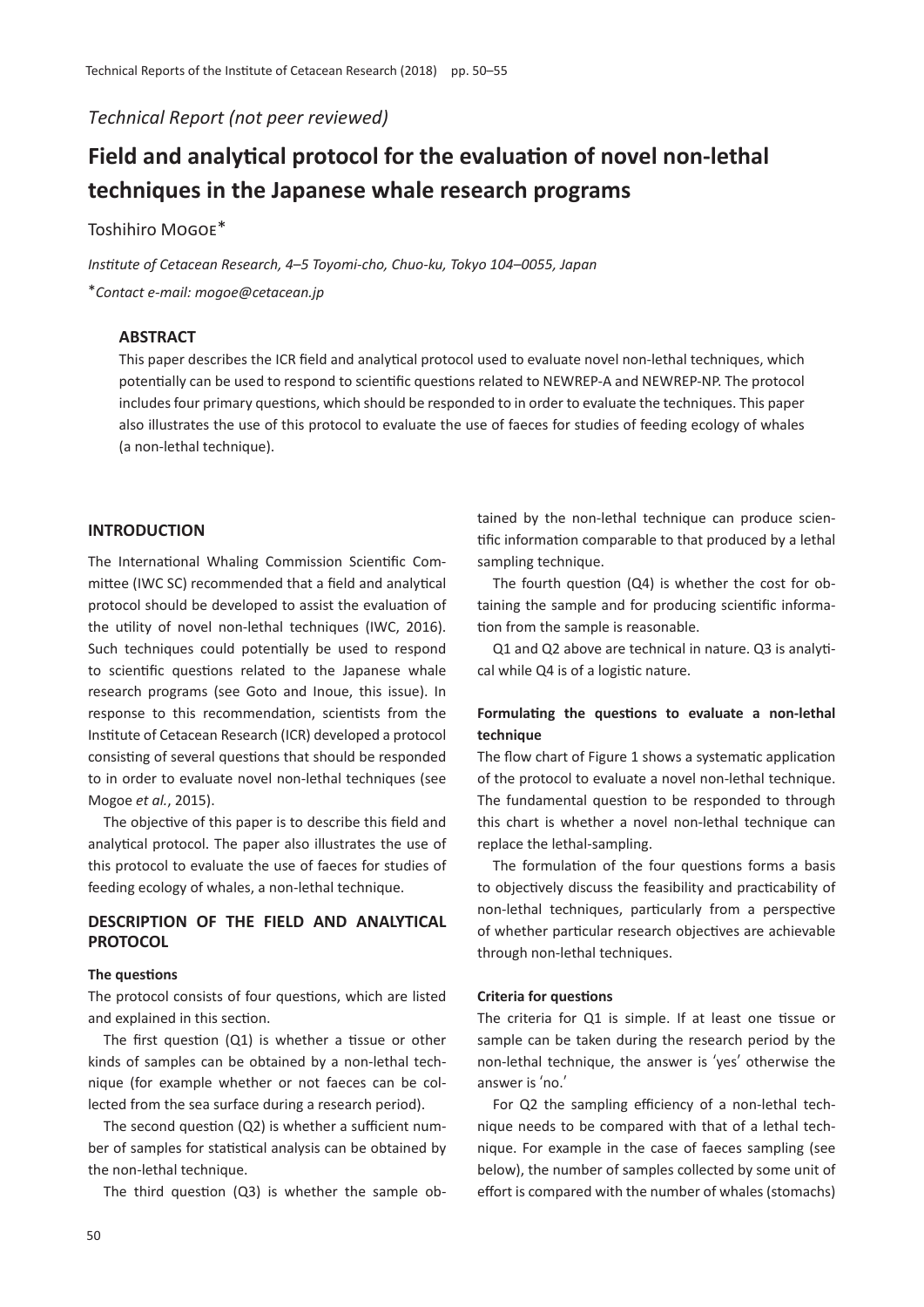Field and analytical protocol for the evaluation of novel non-lethal techniques in the Japanese whale research programs



Figure 1. Systematic application of the four questions to evaluate the feasibility of novel non-lethal techniques.

sampled by the same unit.

In Q3 the key issue is whether the analysis of the tissue or samples obtained by the non-lethal technique can respond to specific scientific questions by producing scientific information of similar or better quality than that produced by the lethal-technique. For example in the case of faeces samples (see below), the key question will be whether the analysis of faeces samples can produce similar or better scientific information than the lethal technique (stomach content analysis) to respond questions of prey consumption (qualitative and quantitative) and prey preference, which are important input data for ecosystem models.

Criteria for Q4 require further consideration but the simplest approach for an evaluation could be dividing the overall cost for research by the number of samples obtained.

# **APPLICATION OF THE PROTOCOL TO EVALUATE THE USE OF FAECES FOR FEEDING ECOLOGY STUDIES**

Currently reliable information on prey consumption and prey preferences of whales is obtained through the analyses of stomach contents. The fundamental question is whether the analysis of faeces samples can provide such reliable information.

Field and laboratory data were obtained, which are explained below. Data collected were the basis of responses to the four questions in Figure 1.

#### **Field data**

The field experiments on the evaluation of the faeces sampling for studies of feeding ecology of North Pacific common minke, Bryde's and sei whales were carried out during the 2014 and 2015 JARPNII surveys. *Yushin Maru*-type vessels were used for the experiments in the offshore component of JARPNII (Bando *et al.*, 2016) (sighting and sampling vessels: SSVs, and sighting vessels: SVs). Smaller vessels were used in the coastal component (Kishiro *et al.*, 2016).

Table 1 shows a summary of the effort (time) spent on both whale observation and sampling (lethal) and faeces observation and sampling (non-lethal).

#### *Observation and sampling of faeces*

Observation of excretion and sampling of faeces in identified individuals of common minke, sei and Bryde's whales were made from the platforms of the survey vessels. The effort was defined as the observation time from confirmation of the whale species (0.2 n.miles) to the end of observation/sampling. If an observer found faeces near the sea surface, the faeces were sampled by circle net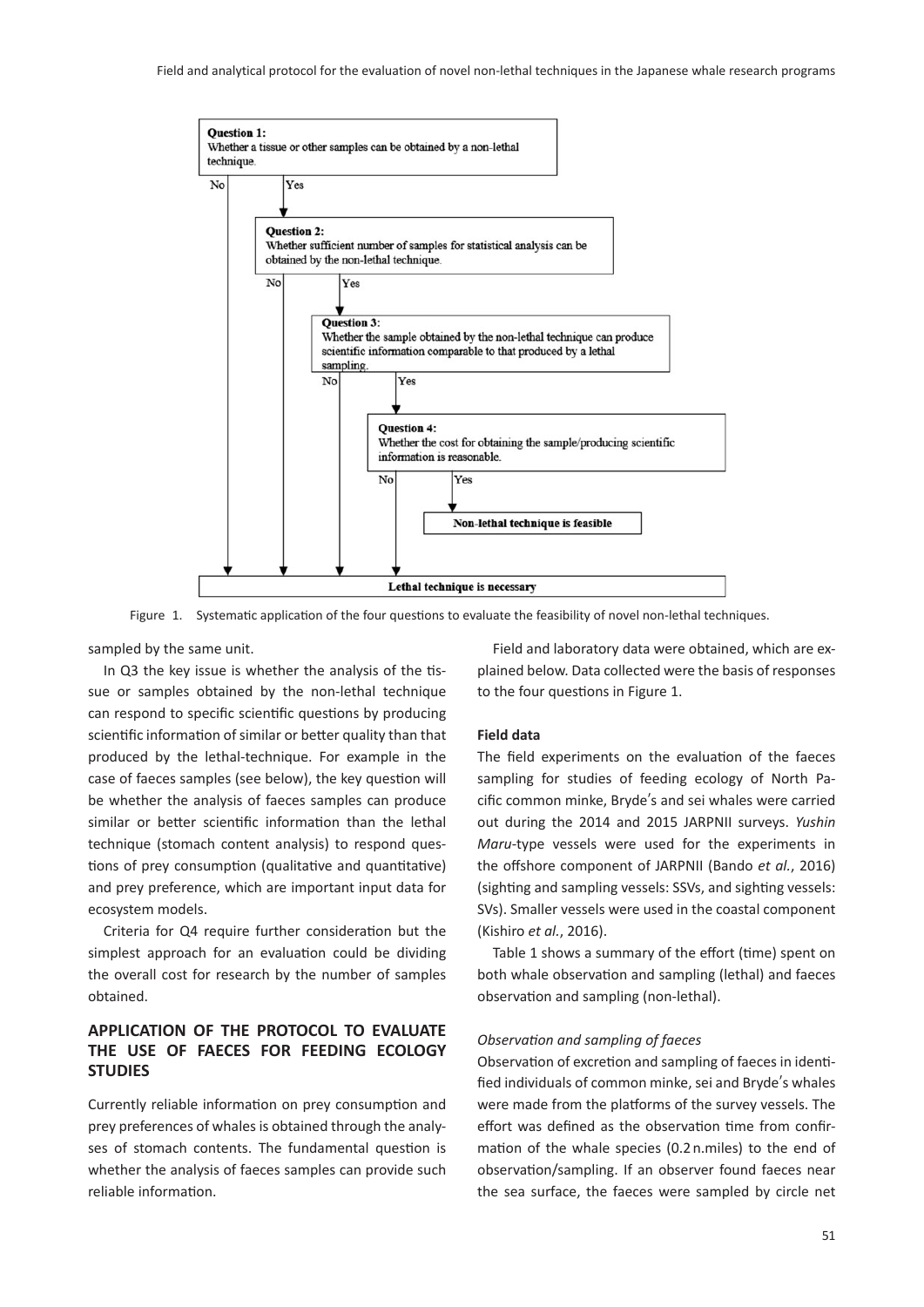Effort (hours) spent in whale observation and sampling (lethal) and faeces observation and sampling (non-lethal) surveys. See text for details.

Table 1

|                     | <b>SSVs</b> | Offshore Offshore Coastal<br><b>SVs</b> | Sanriku | Coastal<br>Kushiro |
|---------------------|-------------|-----------------------------------------|---------|--------------------|
| 2014 JARPNII        |             |                                         |         |                    |
| Whale observation   |             |                                         |         |                    |
| and sampling effort | 193.3       |                                         | 510.3   | 250.9              |
| Faeces observation  |             |                                         |         |                    |
| and sampling effort | 89.6        | 262.4                                   | 60.8    | 58.6               |
| Total effort        | 282.9       | 262.4                                   | 571.1   | 309.5              |
| Rate (%) of         |             |                                         |         |                    |
| non-lethal effort   | 31.7        | 100.0                                   | 10.6    | 18.9               |
| 2015 JARPNII        |             |                                         |         |                    |
| Whale observation   |             |                                         |         |                    |
| and sampling effort | 61.5        |                                         | 596.4   | 521.7              |
| Faeces observation  |             |                                         |         |                    |
| and sampling effort | 99.5        | 547.5                                   | 54.6    | 65.4               |
| <b>Total effort</b> | 161.0       | 547.5                                   | 650.9   | 587.1              |
| Rate (%) of         |             |                                         |         |                    |
| non-lethal effort   | 61.8        | 100.0                                   | 8.4     | 11.1               |



Figure 2. Sampling of sei whale faeces in the 2015 JARPNII offshore survey.

with  $100 \mu m$  mesh size (Figure 2). The sampled faeces were stored using polyethylene bottles at −20°C.

#### *Observation and sampling of whales*

Whales were sighted and sampled along the predetermined track-lines. The effort was defined as the time from confirmation of whale species to the time of the shooting.

### **Analytical procedures**

The idea was to compare the results on prey species in the stomach contents (direct observations) and in faeces samples (DNA analyses). As this comparison was not pos-

sible for a same individual, the contents in intestine was used as a proxy for faeces. Therefore prey species in the stomach (direct observation) and intestine (DNA analyses) was compared for a same individual. In addition, prey species in the faeces samples collected were also investigated by DNA analyses.

In the case of genetic analysis, total genomic DNA was extracted using the standard phenol/chloroform extractions protocol of the GENTRA PUREGENE DNA extraction kit (QIAGEN) following the company's manual. Extracted DNAs were stored in TE buffer. After PCR amplification, the products were analyzed using an Illumina MiSeq (next-generation DNA sequencers) to identify the prey species.

Analysis of stomach content followed standard procedure (Tamura *et al.*, 2016).

### **RESULTS**

#### *Response to question 1*

A total of 1,808 experiments were made (1,179 for sei, 393 for Bryde's and 236 for common minke whales), for 377.2 h (Table 2). Excretion was observed in 38 individuals (30 sei, 6 Bryde's, and 2 common minke whales). Of these, faeces was obtained successfully from five sei whales. For Bryde's and common minke whales, faeces could not be obtained due to sinking or spreading of faeces before sampling.

Therefore at the present, the answer to Q1 is ʻyes' for sei whales and ʻno' for common minke and Bryde's whales.

#### *Response to question 2*

Table 2 shows that the observation effort and number of excretions observed in the research period. The number of faeces observed is extremely low, 38 cases in 1,808 individual experiments (2.1%) for all surveys and species combined. These percentages were 2.5%, 1.5%, 0.0% and 0.0% for sei, Brydes's, common minke (offshore) and common minke (coastal), respectively.

These percentages contrast with those of the efficiency of whale (stomach) sampling. For all surveys and species combined there were 297 targeted individuals of which 151 were sampled (50.8%). The percentages by species were 93.6%, 89.3% and 50.8% for sei, Bryde's and minke (coastal) whales, respectively.

Sampling efficiency of faecal sampling is substantially lower than the whale (stomach) sampling efficiency. Therefore the response to Q2 is ʻno' for sei, Bryde's and common minke whales.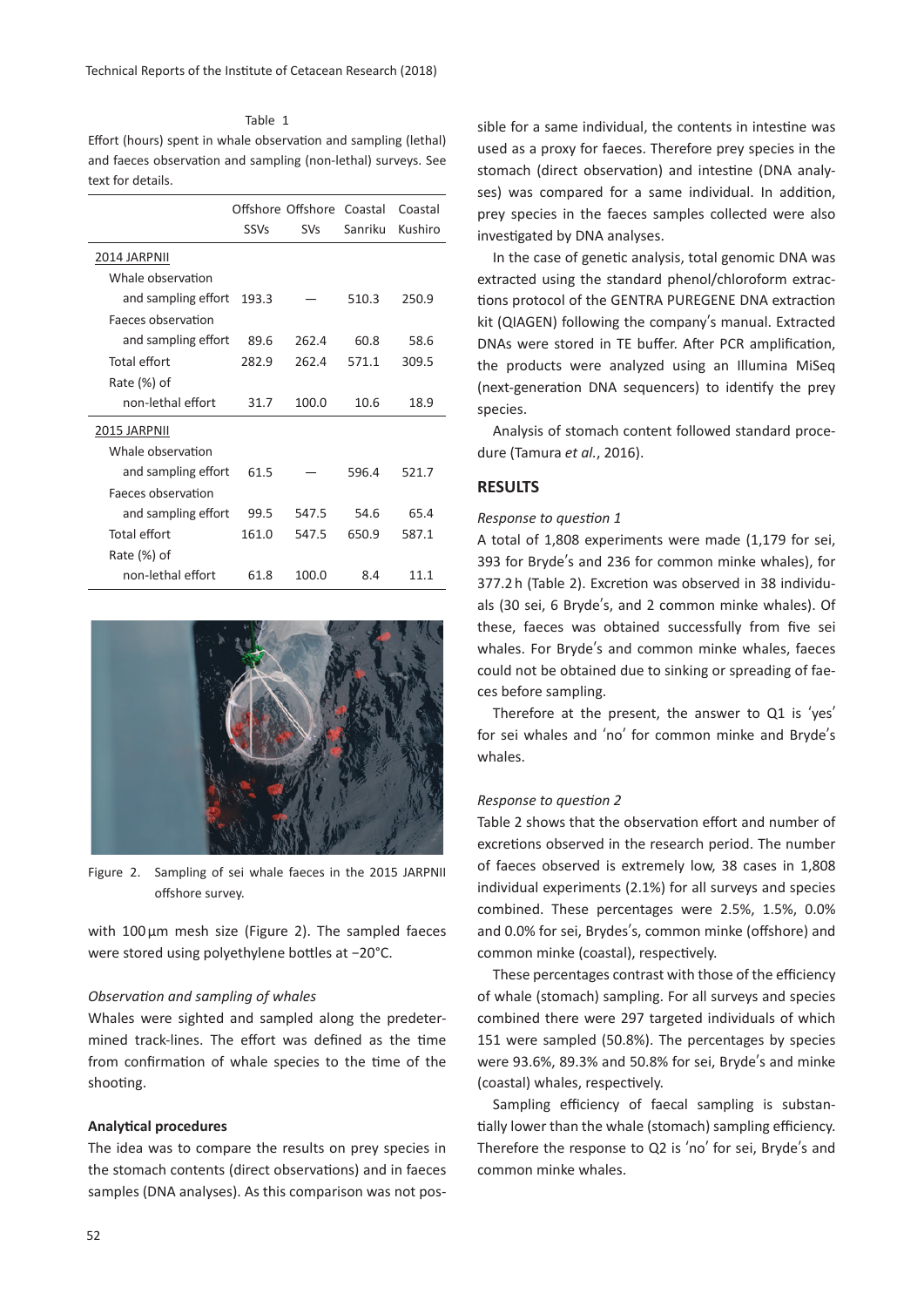| The results of faecal sampling in the 2014 and 2015 surveys. |                |                                      |                                           |                               |                                         |                                |
|--------------------------------------------------------------|----------------|--------------------------------------|-------------------------------------------|-------------------------------|-----------------------------------------|--------------------------------|
| Species                                                      | Vessel<br>type | Number of<br>experiments<br>(school) | Number of<br>experiments<br>(individuals) | Observation<br>effort (hours) | Observation of<br>excretion<br>(number) | Faecal<br>sampling<br>(number) |
| 2014 JARPNII                                                 |                |                                      |                                           |                               |                                         |                                |
| Sei                                                          | SSVs           | 192                                  | 346                                       | 75.1                          | 11                                      | 3                              |
|                                                              | SVs            | 134                                  | 333                                       | 5.9                           | 10                                      | 0                              |
| Bryde's                                                      | SSVs           | 94                                   | 116                                       | 25.4                          | 1                                       | 0                              |
|                                                              | SVs            | 30                                   | 42                                        | 12.7                          | 2                                       | 0                              |
| C. minke (Offshore)                                          | SSVs           | 2                                    | $\overline{2}$                            | 0.1                           | $\mathbf 0$                             | 0                              |
|                                                              | SVs            | $\overline{2}$                       | $\overline{2}$                            | 0.2                           | $\mathbf 0$                             | 0                              |
| C. minke (Sanriku)                                           | SSVs           | 49                                   | 49                                        | 44.8                          | $\mathbf 0$                             | 0                              |
| C. minke (Kushiro)                                           | SSVs           | 89                                   | 89                                        | 60.6                          | $\mathbf{1}$                            | 0                              |
| 2015 JARPNII                                                 |                |                                      |                                           |                               |                                         |                                |
| Sei                                                          | SSVs           | 193                                  | 259                                       | 51.6                          | 6                                       | $\overline{2}$                 |
|                                                              | SVs            | 133                                  | 241                                       | 7.7                           | 3                                       | 0                              |
| Bryde's                                                      | SSVs           | 113                                  | 147                                       | 27.4                          | $\overline{2}$                          | 0                              |
|                                                              | SVs            | 70                                   | 88                                        | 2.4                           | $\mathbf{1}$                            | 0                              |
| C. minke (Offshore)                                          | SSVs           | 2                                    | $\overline{2}$                            | 0.9                           | $\mathbf 0$                             | 0                              |
|                                                              | SVs            | $\mathbf 0$                          | 0                                         | 0.0                           | $\mathbf 0$                             | 0                              |
| C. minke (Sanriku)                                           | SSVs           | 33                                   | 33                                        | 31.0                          | $\mathbf 0$                             | 0                              |
| C. minke (Kushiro)                                           | SSVs           | 59                                   | 59                                        | 31.4                          | $\mathbf{1}$                            | 0                              |
| Total                                                        |                |                                      |                                           |                               |                                         |                                |
| Sei                                                          |                | 652                                  | 1,179                                     | 140.3                         | 30                                      | 5                              |
| Bryde's                                                      |                | 307                                  | 393                                       | 67.9                          | 6                                       | 0                              |
| C. minke (Offshore)                                          |                | 6                                    | 6                                         | 1.2                           | $\boldsymbol{0}$                        | 0                              |
| C. minke (Coastal)                                           |                | 230                                  | 230                                       | 167.8                         | 2                                       | 0                              |

Table 2

*Response to question 3*

Comparison between direct observation of stomach contents and DNA analysis of intestine

Table 3 shows a comparison of the prey species found in the stomach (direct observation) and in the intestine (DNA analysis) of sei, Bryde's and common minke whales. As indicated earlier, intestine was used as a proxy for faeces.

There is no good correspondence between the preys identified in the stomach and the intestine of the same individuals. In several cases the species could not be identified by the DNA analysis notwithstanding the full stomach of the whales.

A prey of prey species was also observed. For example *Acartia clausii* was identified by the DNA analysis in the individual 14NPCS-M019. This species is known as a major prey of sand lance, which is a known prey species of the common minke whale.

The results of prey identification by the DNA analysis was somewhat different between the upper/middle parts of the small intestine and the large intestine.

#### DNA analysis of faeces

Table 4 shows the results of the DNA analysis for prey identification from faeces in three sei whales. The DNA analysis could not detect the prey species from the faeces of other three sei whales, which suggest low efficiency of this technique to identify prey species from faeces samples.

Therefore the response to Q3 is ʻno' for sei, Bryde's and common minke whales.

#### *Respond to question 4*

This question is not addressed in the present study. However whale field surveys are extremely expensive. Funding for some of the surveys involving sampling of whales are provided in part by the sale of by-products.

## **CONCLUDING REMARKS**

Discussions on the feasibility of novel non-lethal techniques in whale research have so far been controversial and inconclusive. This is due a lack of an objective protocol guiding these discussions. The ICR has developed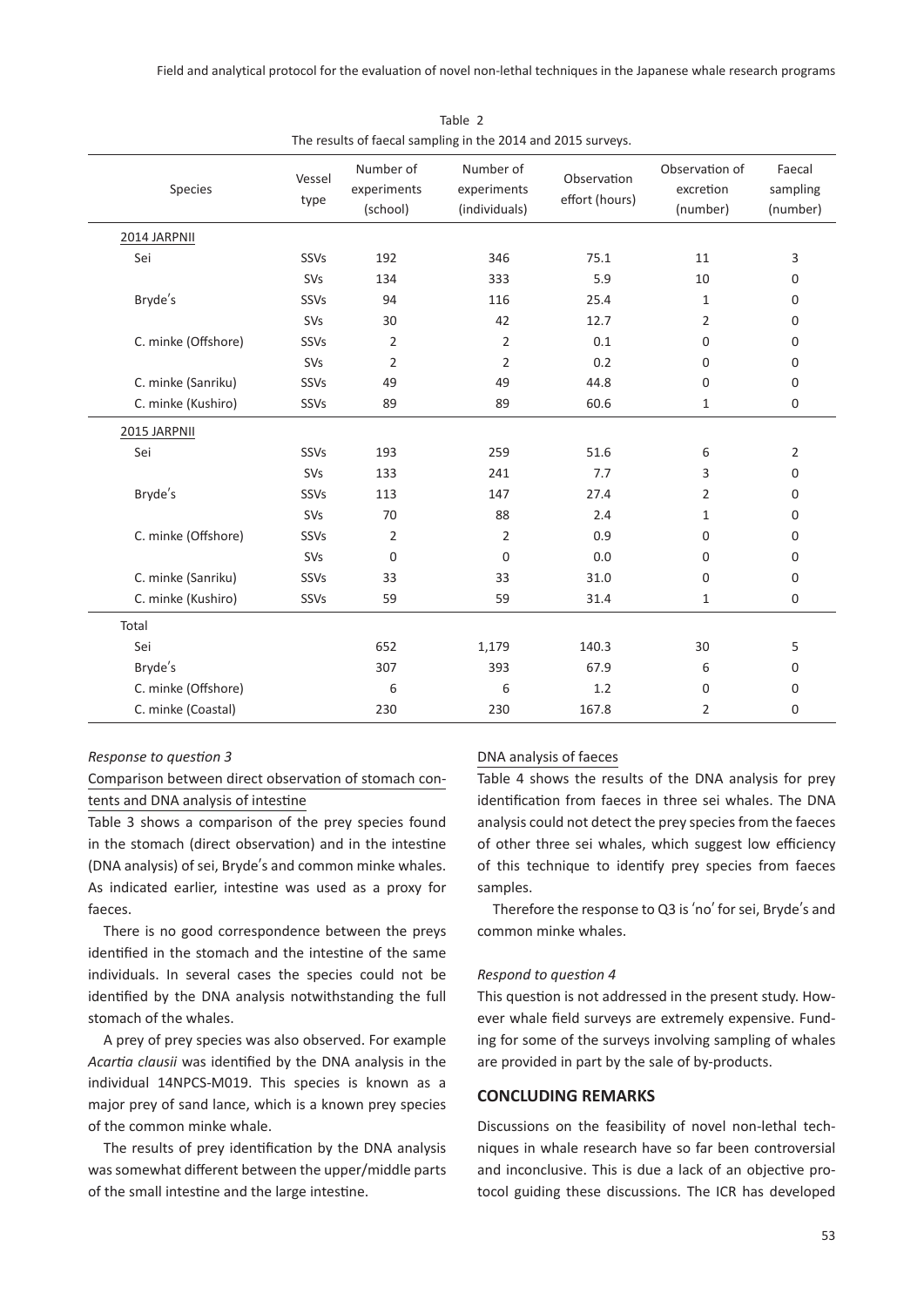| Species | <b>ID Number</b> | Prey species observed<br>by stomach contents                             | Prey species estimated<br>by NGS-Upper part of<br>small intestine | Prey species estimated<br>by NGS-Middle part of<br>small intestine     | Prey species estimated<br>by NGS-Large intestine   |
|---------|------------------|--------------------------------------------------------------------------|-------------------------------------------------------------------|------------------------------------------------------------------------|----------------------------------------------------|
| Sei     | 14NPSE001        | Mackerels (90%) and<br>Japanese anchovy (10%)                            | anchovy                                                           | Mackerels and Japanese Mackerels and Japanese No identified<br>anchovy |                                                    |
|         | 14NPSE006        | Copepods (99%) and<br>krill (1%)                                         | Krill                                                             | No identified                                                          | Krill                                              |
|         | 14NPSE018        | Mackerels                                                                | <b>Mackerels and Pacific</b><br>saury                             | Pacific saury                                                          | No identified                                      |
|         | 14NPSE044        | Japanese sardine (50%),<br>Japanese anchovy (40%)<br>and Mackerels (10%) | Japanese sardine and<br>Japanese anchovy                          | No identified                                                          | No identified                                      |
|         | 14NPSE048        | Copepods (80%) and<br>Pacific saury (20%)                                | Pacific saury                                                     | Pacific saury                                                          | Krill                                              |
|         | 14NPSE052        | Copepods                                                                 | Pacific saury                                                     | Pacific saury                                                          | Pacific saury                                      |
|         | 14NPSE067        | Copepods                                                                 | No identified                                                     | No identified                                                          | No identified                                      |
|         | 14NPSE070        | Mackerels                                                                | <b>Mackerels and Pacific</b><br>saury                             | Mackerels                                                              | No identified                                      |
| Bryde's | 14NPB005         | Japanese anchovy                                                         | Japanese anchovy                                                  | Japanese anchovy                                                       | No identified                                      |
|         | 14NPB006         | Mackerels                                                                | Japanese anchovy                                                  | No identified                                                          | Light fish<br>(Maurolicus muelleri)                |
|         | 14NPB009         | Japanese anchovy<br>(90%), Japanese sardine<br>(8%) and Mackerels (2%)   | Japanese anchovy                                                  | Japanese anchovy                                                       | Japanese anchovy,<br>Japanese sardine and<br>krill |
|         | 14NPB010         | Japanese anchovy                                                         | Japanese anchovy                                                  | No identified                                                          | No identified                                      |
|         | 14NPB016         | Japanese anchovy                                                         | Japanese anchovy                                                  | Japanese anchovy                                                       | Krill                                              |
|         | 14NPB019         | Japanese anchovy (99%)<br>and mackerels (1%)                             | Japanese anchovy                                                  | Japanese anchovy                                                       | No identified                                      |
| C.minke | 14NPCS-M013      | Sand lance                                                               |                                                                   |                                                                        | Sand lance                                         |
|         | 14NPCS-M019      | Sand lance                                                               |                                                                   |                                                                        | Copepoda<br>(Acartia clausii)                      |
|         | 14NPCS-M021      | Sand lance                                                               |                                                                   |                                                                        | No identified                                      |
|         | 14NPCK-M013      | Japanese sardine                                                         |                                                                   |                                                                        | No identified                                      |
|         | 14NPCK-M015      | Japanese sardine                                                         |                                                                   |                                                                        | No identified                                      |
|         | 14NPCK-M016      | Japanese sardine                                                         |                                                                   |                                                                        | Japanese sardine                                   |
|         | 14NPCK-M017      | Walleye pollock and<br>Japanese sardine                                  |                                                                   |                                                                        | No identified                                      |
|         | 14NPCK-M019      | Japanese sardine                                                         |                                                                   |                                                                        | Japanese anchovy                                   |
|         | 14NPCK-M027      | Walleye pollock and<br>Japanese common squid                             |                                                                   |                                                                        | Japanese common squid<br>and krill                 |
|         |                  |                                                                          |                                                                   |                                                                        |                                                    |

Table 3 Results of detected prey species in enteral content using next generation DNA sequencers.

NGS: next-generation sequencing.